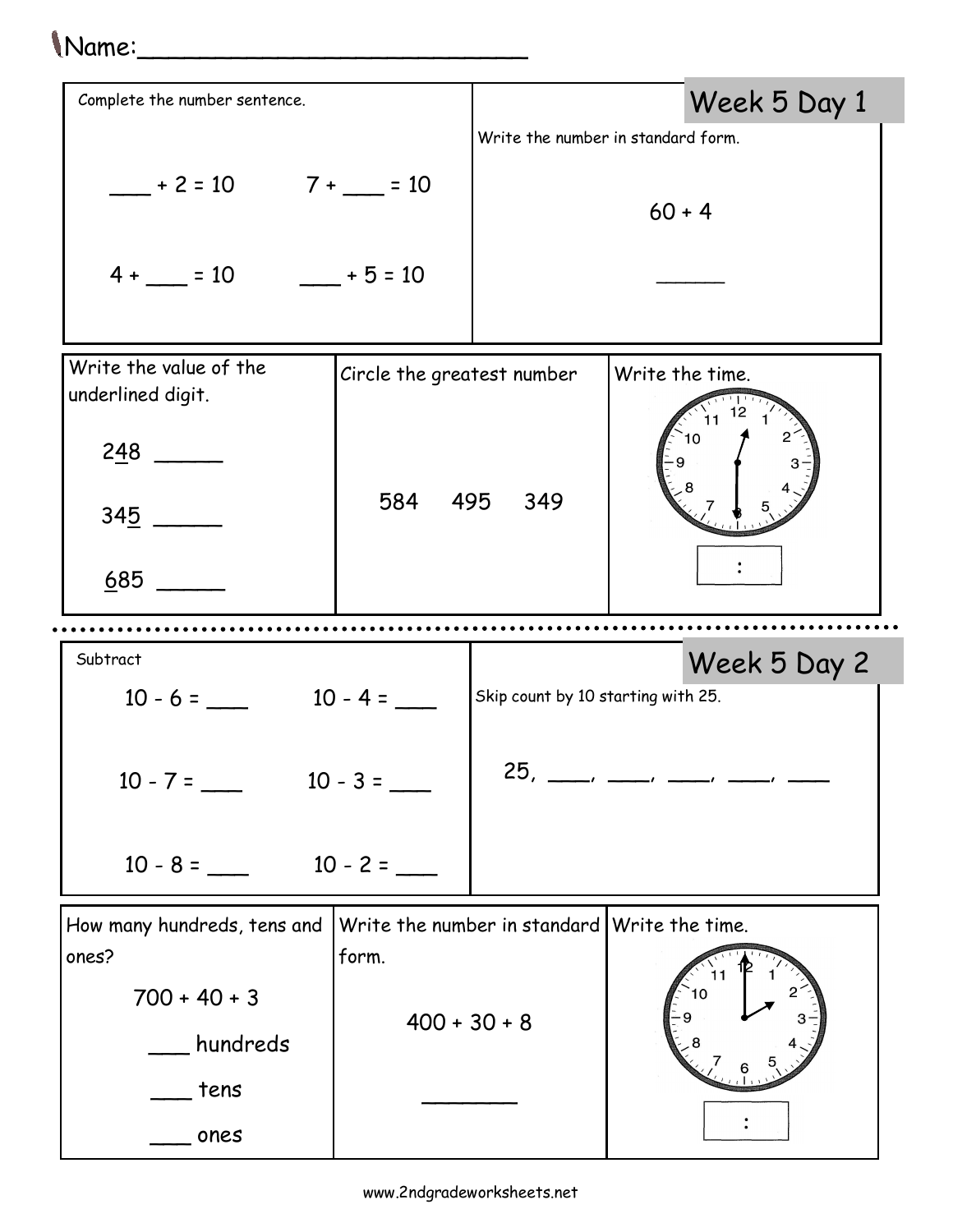## Name:\_\_\_\_\_\_\_\_\_\_\_\_\_\_\_\_\_\_\_\_\_\_\_\_\_

![](_page_1_Figure_1.jpeg)